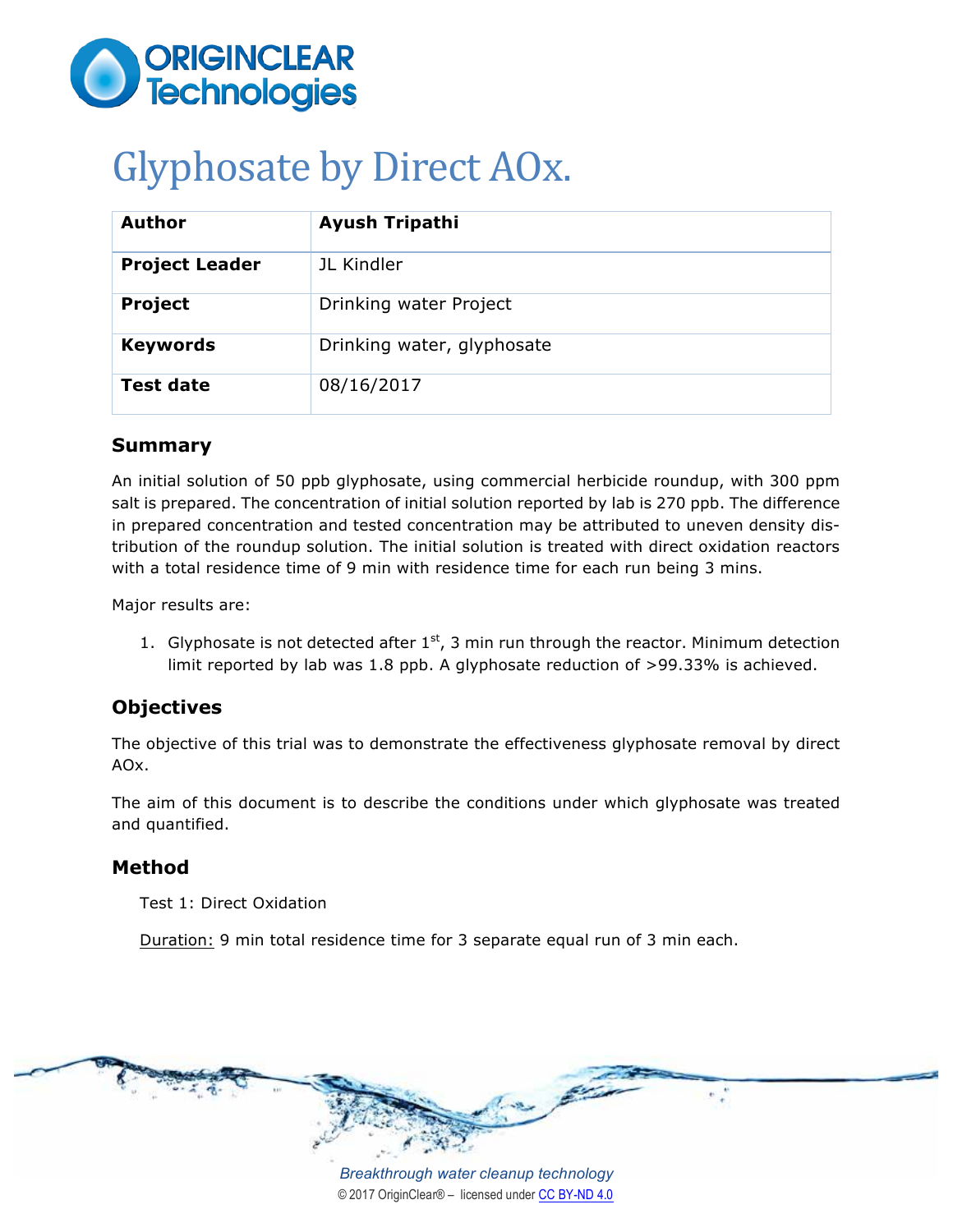

#### Equipment:

- $\circ$  A concentric reactor of 190 ml shell volume with electrodes of diameter 1 inch and 1.5 inch.
- $\circ$  Connection to a 2 Litre tank filled with water, salt, and glyphosate solution.
- $\circ$  Effluent from initial runs are directed to collection tank for recycle and sampling.
- $\circ$  A water pump and a flow control valve is connected to feed tank.



**Figure 1. Direct oxidation reactor**.

#### Sampling:

- $\circ$  Samples were collected after every run according to method: EPA547.
- Independent variables:
	- o Water quality.
	- o Applied voltage
- Dependent variables:
	- o Glyphosate concentration in effluent.
	- o Standard water quality parameters.

# **Procedure**

#### *Direct Oxidation*

A 2-litre reactor cell was filled with solution containing 270 ppb glyphosate, 300 ppm salt solution. Samples were prepared from commercial herbicide solution containing 53.8% glyphosate. The solution was pumped into the reactor inlet via pump and flow is controlled to have 3 min residence time in the reactor. A flow rate of  $\sim$  62ml/min gives a residence time of  $\sim$  3 minutes. The voltage was set at 15.5V using external power supply. Three runs were done using the effluent of previous runs. The samples were taken after each run and sent to offsite lab for testing. Current reading was taken at every 5 minutes.